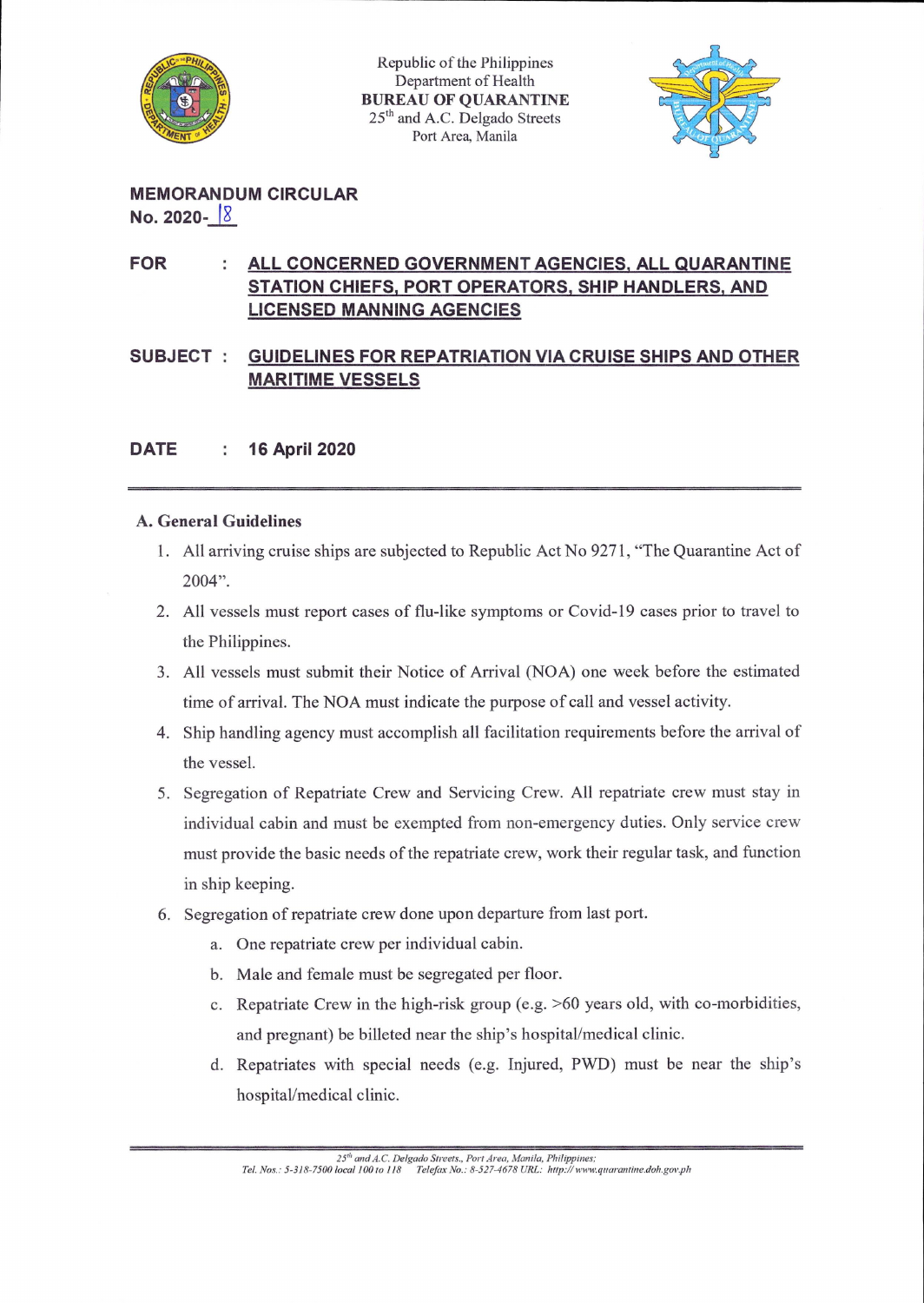- 7. All vessel must declare their health profile required by the Bureau of Quarantine -Department of Health.
	- a. Ship master must submit data such as date of departure from port of origin, ships particulars, quarantine protocols observed during the voyage, and COVID testing done, if any.
	- b. Ship physician must submit medical log of passengers and crew, hospital facility capacity, medical treatment protocol for Covid-19 and other respiratory illnesses.
- 8. Department of Health Memoranda No. 2020-0143 and No. 2020-0154 for repatriation of OFs are followed.
- 9. All Quarantine Inspection and Clearances will be conducted at quarantine anchorage; water transport must be provided by respective ship handling agency.
- 10. All other issuances regarding Covid-19 must be complied.

**B.** Arrival of Vessel

- 1. Infection Prevention and Control Protocols must be observed at all times en route to the Philippine Port
	- a. Documentation of Infection Prevention and Control protocols observed from their port of origin to Philippine port must be signed by Master of Vessel and Ship Physician and submitted to BOQ.
	- b. Day Zero of the 14-day quarantine period will commence upon arrival at any Philippine Port Repatriate Crew must stay in individual rooms from the departure at last port. Daily temperature checks and reporting of signs and symptoms must be logged.
	- c. Servicing crew will not be included to be repatriated. If the servicing crew will be signing off in the Philippines, they will start the 14-day quarantine period upon cessation of service and stay in individual cabins/hotel rooms in quarantine facility.
- 2. Routine Quarantine Inspection and Clearance
	- a. Observing vessel quarantine arrival protocol. Drop anchor at quarantine anchorage, hoisting of yellow flag and providing lee to Quarantine Medical Officers upon boarding.
	- b. Screening of all repatriated crew and all servicing crew
		- i. Submission of fully-accomplished HDC
		- ii. undergo thermal screening